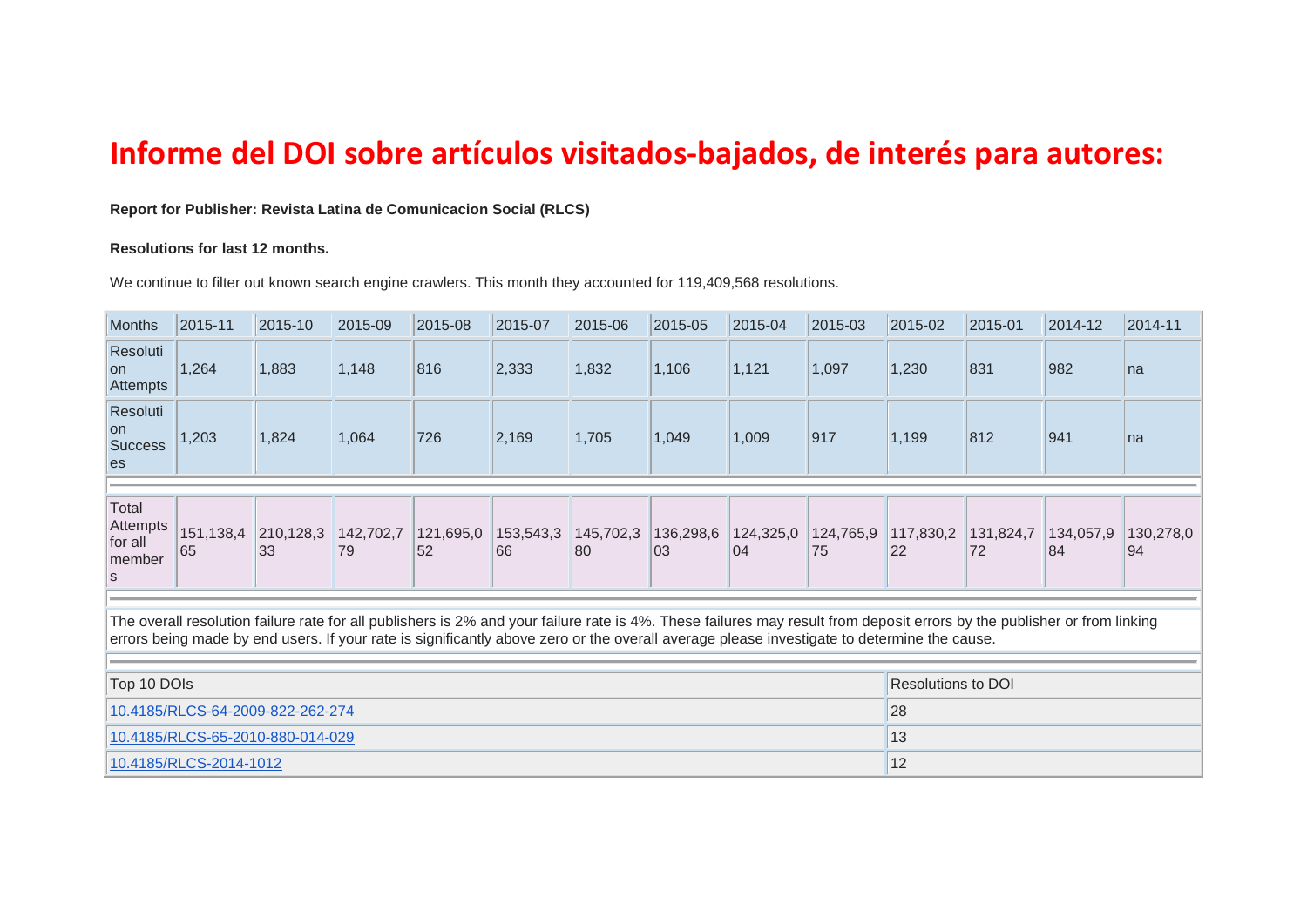| 10.4185/RLCS-2015-1044            |                  | 11 |  |
|-----------------------------------|------------------|----|--|
| 10.4185/RLCS-2015-1042            | 11               |    |  |
| 10.4185/RLCS-2015-1035            | 11               |    |  |
| 10.4185/RLCS-2015-1063            | 10               |    |  |
| 10.4185/RLCS-2014-1030            | 10               |    |  |
| 10.4185/RLCS-2014-1020            | 10               |    |  |
| 10.4185/RLCS-2015-1062            | $\overline{9}$   |    |  |
|                                   |                  |    |  |
|                                   |                  |    |  |
| <b>Resolutions attempts</b>       | 1264             |    |  |
| Resolved at Handle                | 1203             |    |  |
| <b>Handle Failures</b>            | 61               |    |  |
| Resolved at local link server     | $\boldsymbol{0}$ |    |  |
| Unique DOIs attempted             | 604              |    |  |
| Unique DOIs resolved at handle    | 564              |    |  |
| Unique DOIs that failed at handle | 40               |    |  |

CrossRef has created a system to automatically email publishers statistics on the number of DOI resolutions through the DOI proxy server [\(http://dx.doi.org/\)](http://dx.doi.org/) on a month-by-month basis. These numbers give an indication of the use of your DOIs and the traffic coming to your site from users clicking DOIs. The DOI links are largely from links in other publishers' journal references to your articles, but they are also from DOI links in secondary databases, links from libraries using DOIs, and even DOIs in used in print versions.

When a researcher clicks on a DOI link for one of your articles, that counts as one DOI resolution. A DOI resolution is when a DOI is "clicked" - for example, clicking on [http://dx.doi.org/10.1038/nature02426c](http://dx.doi.org/10.1038/nature02426)ounts as one resolution to Nature. No information is captured about who the user is or where they are coming from. The information on DOI resolutions is captured by the web server logs on [http://dx.doi.org/w](http://dx.doi.org/)hich is run by CNRI on behalf of the International DOI Foundation. These numbers are not a precise measure of traffic to your site - cached articles, search engine crawlers not following re-direction and traffic that is directed to a locally appropriate copy through a library link resolver would be included in these numbers, but would not result in inbound traffic on your website. Nevertheless, these numbers provide one important measure of the effectiveness of your participation in CrossRef.